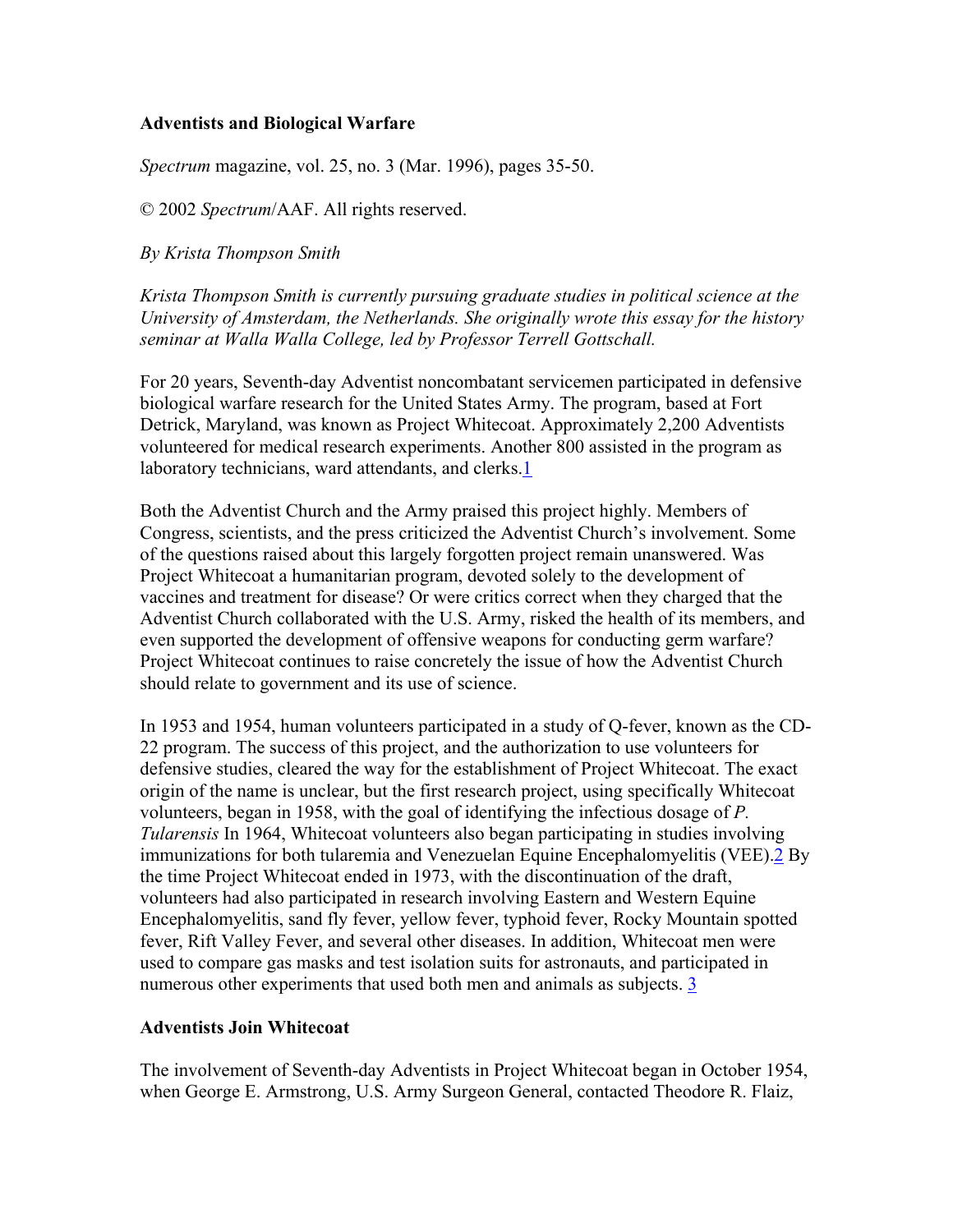secretary of the Medical Department of the General Conference of Seventh-day Adventists. Armstrong wished to obtain church approval for the Army to approach Adventist draftees about volunteering for a research program that would contribute significantly to the nation's health and security.

Church and military leaders gave various reasons for the Army's choice of Seventh-day Adventist men, ranging from the "well-known humanitarian ideals" of the Adventist Church [4](http://www.spectrummagazine.org/library/archive21-25/) to the basic need to narrow the pool of candidates. Although not all volunteers were vegetarians, nondrinkers, and nonsmokers, Adventists did provide a fairly homogeneous group of research subjects. Col. Dan Crozier, commanding officer of Project Whitecoat after 1961, explained, "Because of high principles and temperate living, Adventist men are more nearly uniform in physical fitness and mental outlook. We find the soldiers to be cooperative and willing to serve." [5](http://www.spectrummagazine.org/library/archive21-25/)

The Adventist Church had previously demonstrated a strong record of cooperation with the military, illustrated by the formation of the Medical Cadet Corps. Also, many Adventist physicians, with the full support of the church, attended medical school on government stipends. In World War II, Adventist doctors and nurses from the White Memorial Hospital staffed the 47th Army General Hospital (reportedly with the best dance band in the Pacific Theater)[.6](http://www.spectrummagazine.org/library/archive21-25/) As J. R. Nelson expressed it, "Adventists, even though considered noncombatant, are willing to serve their country in time of war. "[7](http://www.spectrummagazine.org/library/archive21-25/) 

Church leaders praised Adventist war heroes from World War II, giving special attention to the accomplishments of Corporal Desmond Doss, a noncombatant medic. Doss, who in 1945 saved the lives of more than 75 men in one battle on Okinawa, received the Congressional Medal of Honor. Several years later, the Adventist War Services Commission established a training camp for the Medical Cadet Corps, and named it Camp Desmond T. Doss.[8](http://www.spectrummagazine.org/library/archive21-25/) 

With such events in mind, Flaiz responded positively to Armstrong's proposal. Flaiz wrote that "if anyone should recognize a debt of loyalty and service for the many courtesies and considerations received from the Department of Defense, we, as Adventists, are in a position to feel a debt of gratitude for these kind considerations."[9](http://www.spectrummagazine.org/library/archive21-25/) 

These considerations were most likely related to Sabbathkeeping problems encountered by Adventists in the service. To maintain a positive relationship with the Army, some measure of participation was expected. As one denominational leader expressed it, "The MCC [Medical Cadet Corps] was set up to help the youth to be partially trained in medical military matters as noncombatants so they could be assigned to the medical service where the problems of Sabbath observance are much simplified.["10](http://www.spectrummagazine.org/library/archive21-25/) In part, the church supported Project Whitecoat for the same reason.[11](http://www.spectrummagazine.org/library/archive21-25/) One critic of church policy, in a poem about the project, wrote, "We're trained to serve, not. . . . Our country right or wrong, we say—/Just let us keep our holy day."[12](http://www.spectrummagazine.org/library/archive21-25/)

#### **Conscientious Cooperators**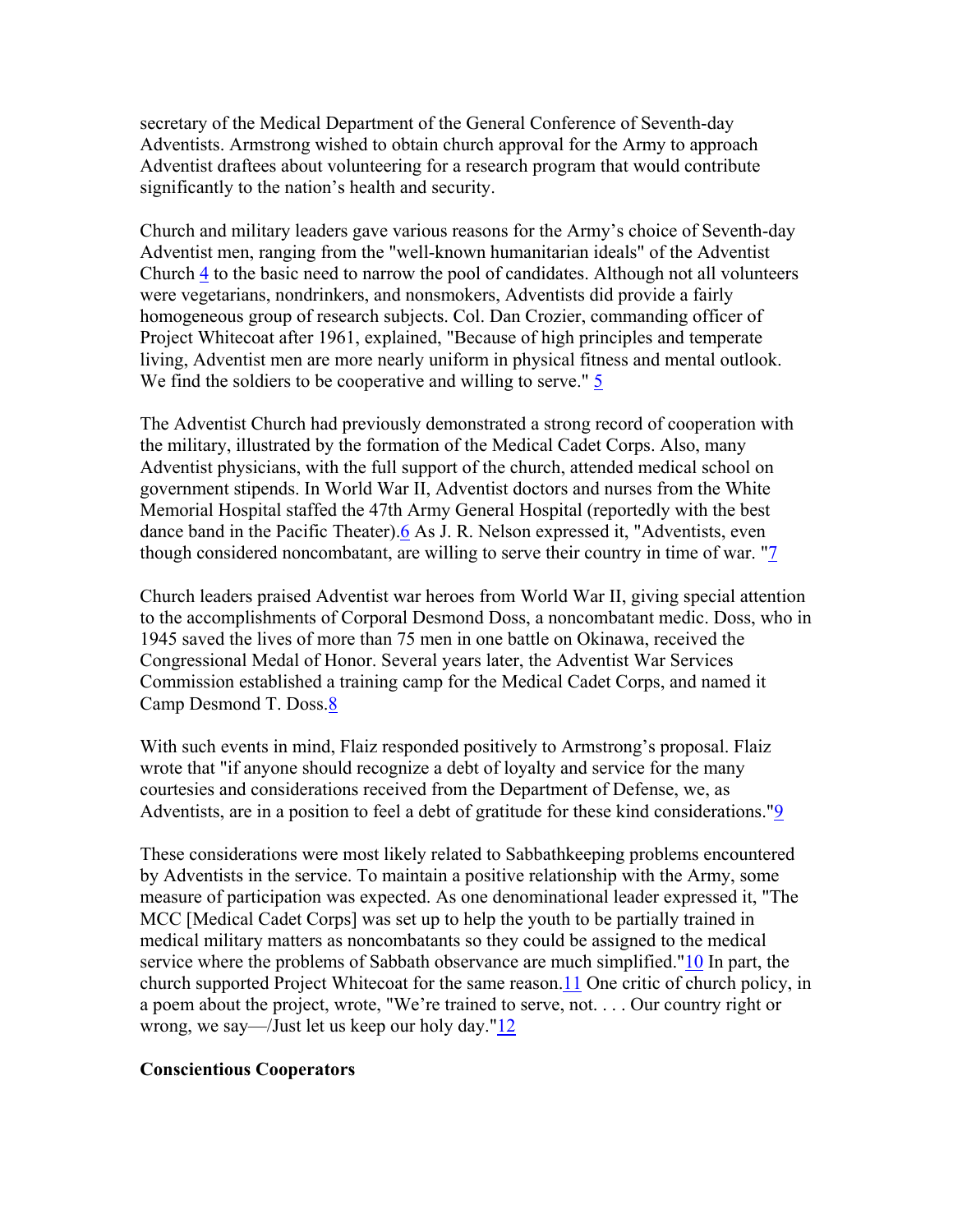In the United States, most healthy males registered 1-A, for regular combat duty, while conscientious objectors, who totally opposed war and refused military service of any type, chose the 1-O option. The Adventist Church recommended filing for the compromise status of 1-A-O: conscientious objectors who would enter the military as noncombatants. Noncombatants would serve as medics, but would not bear arms.

The church found ways to support the government while it waged war. On numerous occasions, church leaders equated the 1-A-O position with "conscientious cooperation." Clark Smith explained,

. . . we are not a pacifist church in the technical sense of the way the word is used. Certainly we abhor war. However, war is in the realm of the political rather than the religious and is a matter which we as a church have felt that it is inadvisable to comment as to whether or not the government should wage that war.[13](http://www.spectrummagazine.org/library/archive21-25/)

In spite of this seemingly neutral position, the church strongly encouraged its young men to register as 1-A-O.[14](http://www.spectrummagazine.org/library/archive21-25/) A number of men who wished to receive 1-0 (conscientious objector) status felt that the church did not support their decision. The 1969 Autumn Council voted to recommend that young men first consider the 1-A-O classification, but that anyone who made the personal choice of 1-O would also receive the support of the church.[15](http://www.spectrummagazine.org/library/archive21-25/) Even after this, however, it was sometimes difficult to obtain support for a 1-O position.[16](http://www.spectrummagazine.org/library/archive21-25/) 

By advocating the 1-A-O draft position, denominational leaders presented the church in a positive light to the Army. The resulting relationship between the Adventist Church and the U.S. Army Medical Unit (USAMU, later USAMRIID—U.S. Army Medical Research Institute of Infectious Disease) lasted 20 years (1954 to 1975). Army personnel selected Project Whitecoat volunteers twice a year from noncombatant servicemen completing Basic and Advanced Individual Training at Fort Sam Houston, Texas.

To be considered for the project, the men had to have a 1-A-O draft status and indicate the Seventh-day Adventist church as their religious preference.[17](http://www.spectrummagazine.org/library/archive21-25/) The official Whitecoat recruiters were the commanding officer and detachment commander, USAMRIID. The Director of the National Service Organization (NSO) of the General Conference accompanied these Army officials to Fort Sam Houston.[18](http://www.spectrummagazine.org/library/archive21-25/) The General Conference official was present to answer questions, and to ensure that there was no coercion on the part of Army recruiters. Eligible individuals received a complete explanation of the project, including discussion of the risks involved. Additional opportunity for the men to question the Army officials was provided the next day, following individual interviews. At that point, those who wished to volunteer for the program signed a consent statement with the understanding that "volunteers may become ill and that the program is not without hazard."<sup>19</sup>

Project Whitecoat became especially attractive in the mid-1960s, when the majority of draftees received assignments to Vietnam. Despite the lofty ideals of service proclaimed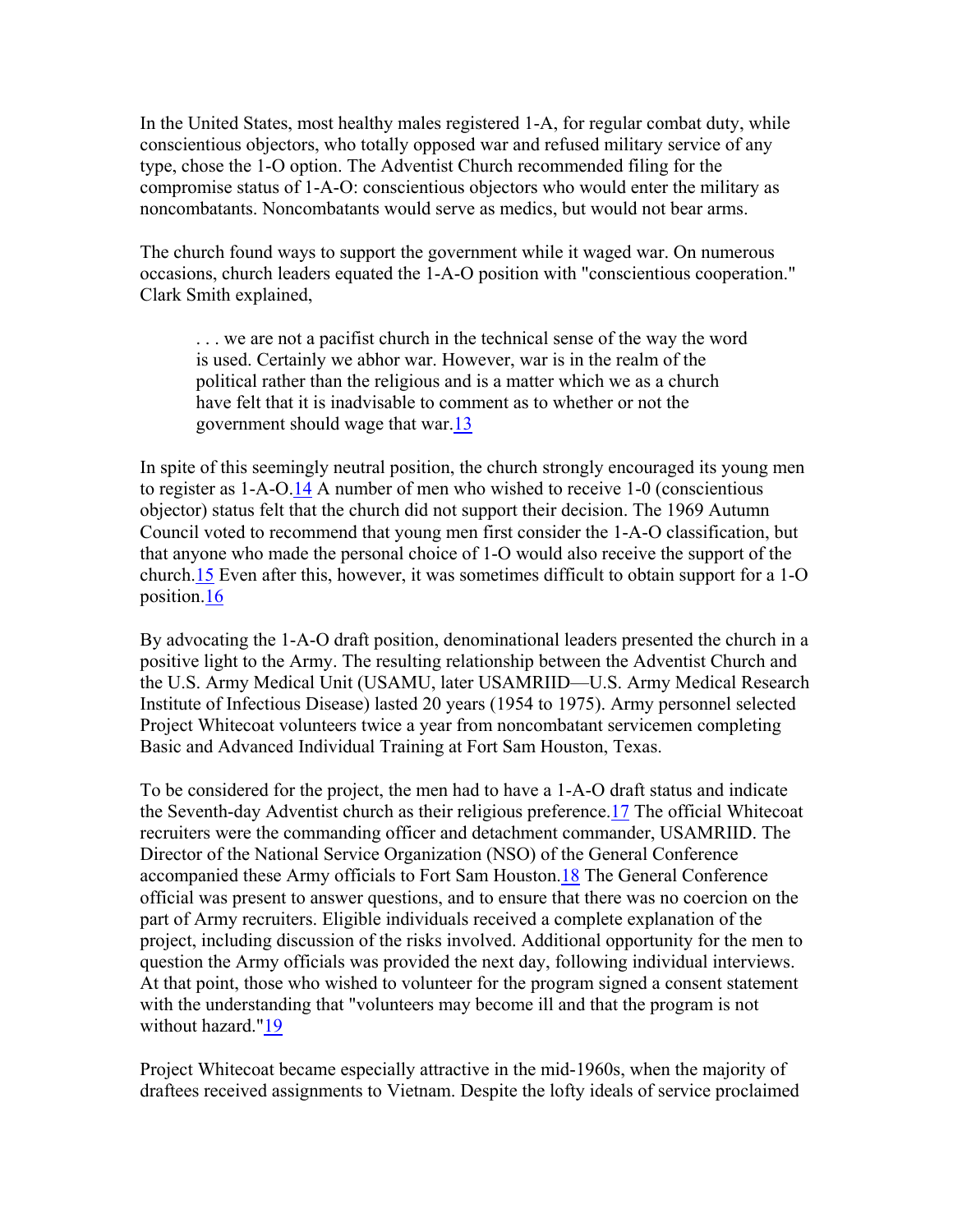by some volunteers, the majority of Adventists volunteered for medical research for more pragmatic reason—primarily the desire to stay in the United States. Others wished to further their medical knowledge or avoid Sabbath confrontations, while some were encouraged to join by friends and family[.20](http://www.spectrummagazine.org/library/archive21-25/) Some of the participants were selected because of their athletic ability, since the project's commanding officer liked to have a good baseball team.[21](http://www.spectrummagazine.org/library/archive21-25/) Some participants say the program was well-known for its easy life-style. If the volunteers were not ill while on projects, they watched TV, played volleyball, horseshoes, and croquet, and worked on hobbies and crafts.[22](http://www.spectrummagazine.org/library/archive21-25/) Cooperators received promotions quickly. In addition, the Army paid volunteers for blood "donated" for research[.23](http://www.spectrummagazine.org/library/archive21-25/) Some military personnel who did not qualify for the program tried to discredit the project out of jealousy.

### **Entering the Experiments**

Upon arrival at Port Detrick, Whitecoat volunteers underwent complete medical examinations. If health problems were discovered, volunteers were dismissed as research subjects.

All personnel then received regular assignments as lab technicians, animal caretakers, or office clerks. When a research project had reached the level that the directors felt was safe enough to involve human volunteers, the commanding officer summoned the Whitecoat members. He described the proposed experiment, including the purpose and risk involved, and then allowed the potential subjects to ask questions. Each member could then choose to volunteer for that particular project. After volunteering for each project, participants (with two witnesses) signed a release statement. During their term of duty, most Whitecoat members participated in one or two experiments. A few volunteered for five or six[.24](http://www.spectrummagazine.org/library/archive21-25/) After admission to the research ward, volunteers received another thorough medical examination before experimentation began.

In addition to the Adventist volunteers, early experiments involved inmates from the Ohio State Penitentiary. However, the arrangement was not made public to prevent identification of the patriotic Adventist soldiers with prisoners.[25](http://www.spectrummagazine.org/library/archive21-25/) 

Medical research at Fort Detrick fell into three general categories. The first sort of experiment studied the basic nature of disease-producing microorganisms. Researchers examined the effects of diseases introduced by unnatural methods, such as spreading infectious agents through aerosol sprays. In a biological warfare attack, microorganisms would most likely be released in an aerosol cloud from an airplane, allowing the diseaseproducing agents to enter the body through the lungs. Pulmonary diseases generally progress more rapidly and are more difficult to treat than other types[.26](http://www.spectrummagazine.org/library/archive21-25/) 

The second kind of experiment studied ways to avoid and treat infectious diseases. The major focus was developing vaccines to combat potential biological warfare agents. The third research category involved developing means to diagnose infection within the shortest possible time. Obviously, more lives could be saved if a disease were identified and treated before the onset of clinical symptoms.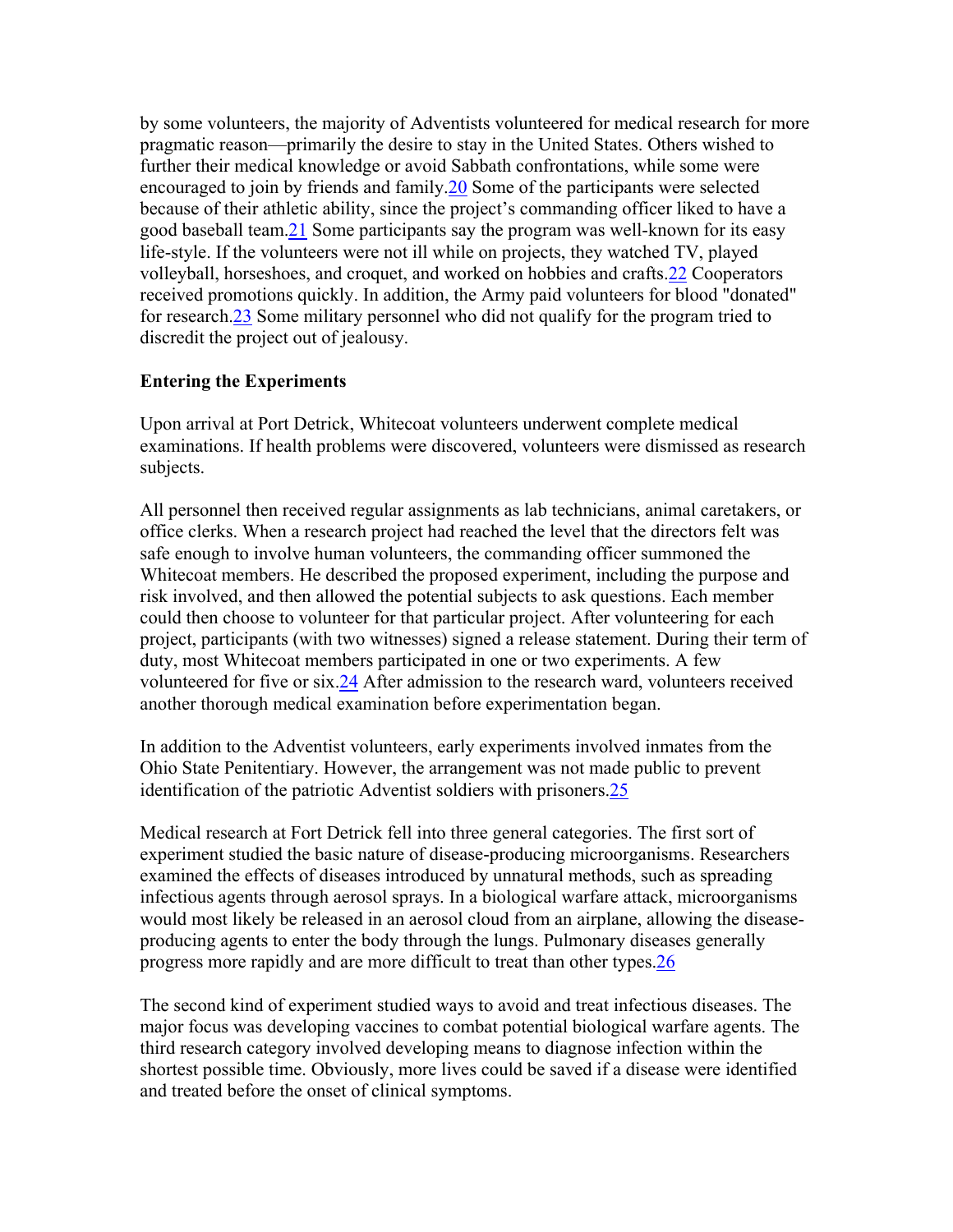Fort Detrick maintained one of the largest animal farms in the nation. Experiments there used more than half a million animals a year. 27 Before exposing any human volunteers to a disease, researchers performed experiments on mice and guinea pigs, then rhesus monkeys. At the point where animal experiments could not be extrapolated to humans, and Army investigators believed the project to be safe, human volunteers could be used to test defensive measures against the disease.

#### **The Military Praises Adventists**

The General Conference proclaimed this research to be humanitarian and worth the risk, while saying that the church did not "support" Project Whitecoat—joining it was entirely an individual decision. The official position of the church was that it merely had no objection to its members participating. From the beginning, however, denominational leaders praised the program highly. In the 1955 "Statement of Attitude Regarding Volunteering for Medical Research," W. R. Beach, secretary of the General Conference, said:

There are still conspicuous blank spaces in our knowledge of disease and its treatment. Research in these areas calls for some of the same selfless devotion in the search for lifesaving knowledge as was manifest by the pioneers of modem medicine.

It is the attitude of Seventh-day Adventists that any service rendered voluntarily by whomsoever in the useful necessary research into the cause and the treatment of disabling disease is a legitimate and laudable contribution to the success of our nation and to the health and comfort of our fellow men[.28](http://www.spectrummagazine.org/library/archive21-25/)

In the fall of 1966, a denominational representative at Whitecoat selection gave the required statement that the Seventh-day Adventist Church "has investigated the Project Whitecoat and feels that this activity would be in the best Christian tradition." He then assured the volunteers that your church feels that you are doing a very commendable thing" [29](http://www.spectrummagazine.org/library/archive21-25/) and gave the usual list of advantages to joining Project Whitecoat.

The Army also seemed to be under the impression that the General Conference favored the program. Military officials often praised both the volunteers and the church for assisting with valuable research. In a letter from S. B. Hays to the chairman of the SDA War Service Commission, the army surgeon general mentioned that "we have had the active support of several members of the General Conference.["30](http://www.spectrummagazine.org/library/archive21-25/) And in a recorded speech addressed to a 1965 youth congress, Col. Dan Crozier gave the names of a number of church leaders who "have all been active in this project and have played a significant role in its continuing success." The names included Joseph R. Nelson, National Service Organization director; Clark Smith, National Service Organization associate director; and Thomas Green, civilian chaplain for the Washington, D.C.,  $area.\overline{31}$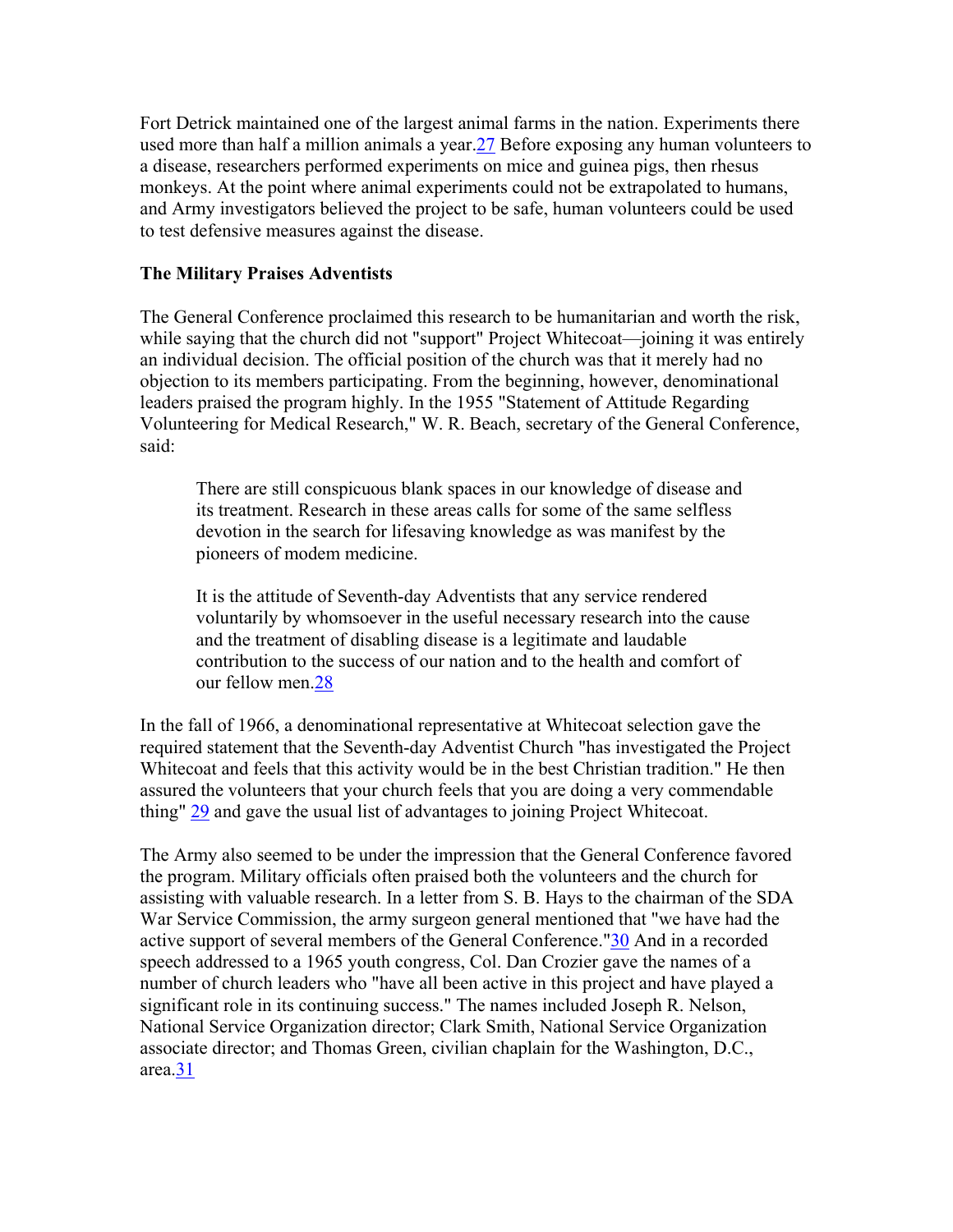For a number of years, the Army paid Clark Smith's expenses to travel with the whitecoat recruiters [32](http://www.spectrummagazine.org/library/archive21-25/) to explain the church position and ensure that all questions were answered. In 1973, Col. Crozier presented Smith with an Army award—the Outstanding Civilian Service Medal—for his work as associate and then director of the NSO, praising him for "distinguishing himself by outstanding service to the U.S. Army.["33](http://www.spectrummagazine.org/library/archive21-25/)

The level of General Conference support varied through the years. Some prospective volunteers reported feeling no church urging at all, [34](http://www.spectrummagazine.org/library/archive21-25/) while others felt strongly encouraged to join the research program[.35](http://www.spectrummagazine.org/library/archive21-25/) But even if the General Conference did not always specifically urge Adventist draftees to join Whitecoat at recruiting sessions, it certainly came close to doing so in church publications. There, the enthusiastic praise is in black and white. A *Review and Herald* article in November 1955 stated:

It is with pride in the courage and unselfish devotion of the men who participated in this project that we indicate that they properly belong in the ranks of those who have gone "above and beyond the call of duty."

Sustain these men with your letters and your prayers as they carry on for God and Country.<sup>36</sup>

A later article called the program "humanitarian service of the highest type."[37](http://www.spectrummagazine.org/library/archive21-25/)

The General Conference National Service Organization printed a pamphlet for prospective Whitecoat volunteers, which also painted the program in glowing colors. The pamphlet, written by chaplain Thomas Green, glossed over many negative aspects of the program. Instead, Green listed some of the benefits of being stationed at Port Detrick: knowledge of assignment location, variety of job opportunities, fellowship with other Adventists, and being near the General Conference headquarters and Columbia Union College.

He then addressed the disadvantages. To those who complained that they missed their chance to go overseas, Green replied, "Some have used leave time, however, to take trips overseas in military aircraft." To those who were unhappy with their jobs, or did not get along with their associates, he said that such problems could happen anywhere. The most serious objection involved risking one's health. Green stated that of the more than 1,000 Adventists participants, only a half-dozen had felt that their health had been damaged. He concluded that "most feel they have benefited by the very thorough physical examinations they have undergone upon arrival in the unit."38

Despite such defenses, criticism of the church's involvement in Project Whitecoat intensified. National Service Organization leaders claimed that the church was not involved: "This is a project of the United States Army and each person engaged in the project makes a personal decision as to whether or not he will volunteer for it.["39](http://www.spectrummagazine.org/library/archive21-25/)

Even when an Adventist official told the men to make their own decisions, having a National Service Organization official from the General Conference present during the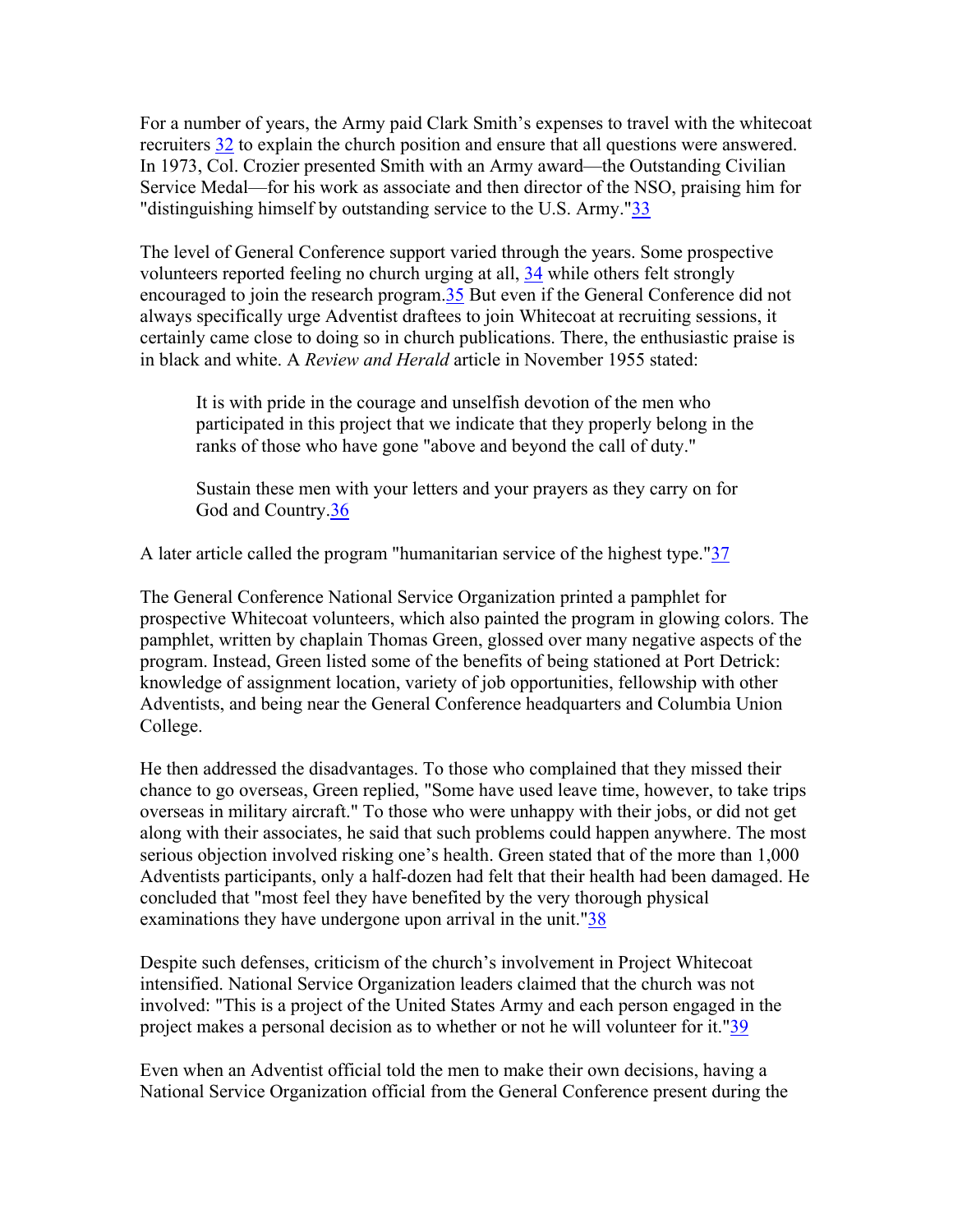recruitment certainly made Adventist draftees conclude that the church supported the program. One volunteer said that he joined the program in 1955 because he was naive and easily influenced, assured by the mere presence of G. W. Chambers that Project Whitecoat was perfectly acceptable.<sup>40</sup>

### **Adventists Involved in Making Biological Warfare Weapons?**

Chemical and biological warfare research received increasing coverage in the press. Both the National Broadcasting Company (NBC) and Columbia Broadcasting System (CBS) aired programs early in 1969. The networks linked Project Whitecoat with development of offensive biological weapons.[41](http://www.spectrummagazine.org/library/archive21-25/) Many newspaper and magazine articles appeared as well, some without adequate background study.

Seymour Hersh, a Pulitzer Prize-winning journalist and author of a well-documented book on chemical and biological weapons, [42](http://www.spectrummagazine.org/library/archive21-25/) published an article on biological warfare in the *New York Times Magazine* [43](http://www.spectrummagazine.org/library/archive21-25/) that referred to Adventist involvement. A few months later, Hersh published an exposé in *Ramparts*. "Adventist leadership," he said, "has elevated service in Project Whitecoat almost to an act of faith." Hersh proceeded to accuse the church of being "content with a morality of form without substance, one in which the arts of disease can be presented as the healing arts, and in which germ warfare can be embraced in pious obedience to a divine injunction against death."[44](http://www.spectrummagazine.org/library/archive21-25/) 

Hersh, an otherwise reputable journalist, failed to contact Fort Detrick before writing about Project Whitecoat. He believed that Project Whitecoat was classified, and that he would therefore receive no information. To his credit, Hersh did contact the Adventist Church[.45](http://www.spectrummagazine.org/library/archive21-25/)

In both the *New York Times Magazine* and *Ramparts*; Hersh included a description of symptoms an anonymous Whitecoat participant claimed to experience after being injected with an endotoxin: "Within an hour, the top of my head felt like all the gremlins in Hades were inside trying to emerge by hitting the underside of my skull with sledge hammers."

This quote also appeared about the same time in the *National Examiner*—in a first-person narrative account written by Steven Heczke. Heczke claimed that three of his friends in Project Whitecoat died "horrifying deaths" from anthrax. He himself eventually recovered, received \$50, and was free to leave. If he "breathed a word of the experiment," Heczke was told, he would be "held for breach of defense secrets."[46](http://www.spectrummagazine.org/library/archive21-25/) 

Col. Crozier responded to the *National Examiner* article, stating that none of the four draftees mentioned had ever participated in any Whitecoat experiment, nor had anyone died as a result of experiments at the unit. Crozier concluded, "There are so many errors and falsifications in this article that further detailed refutation is not considered necessary."[47](http://www.spectrummagazine.org/library/archive21-25/)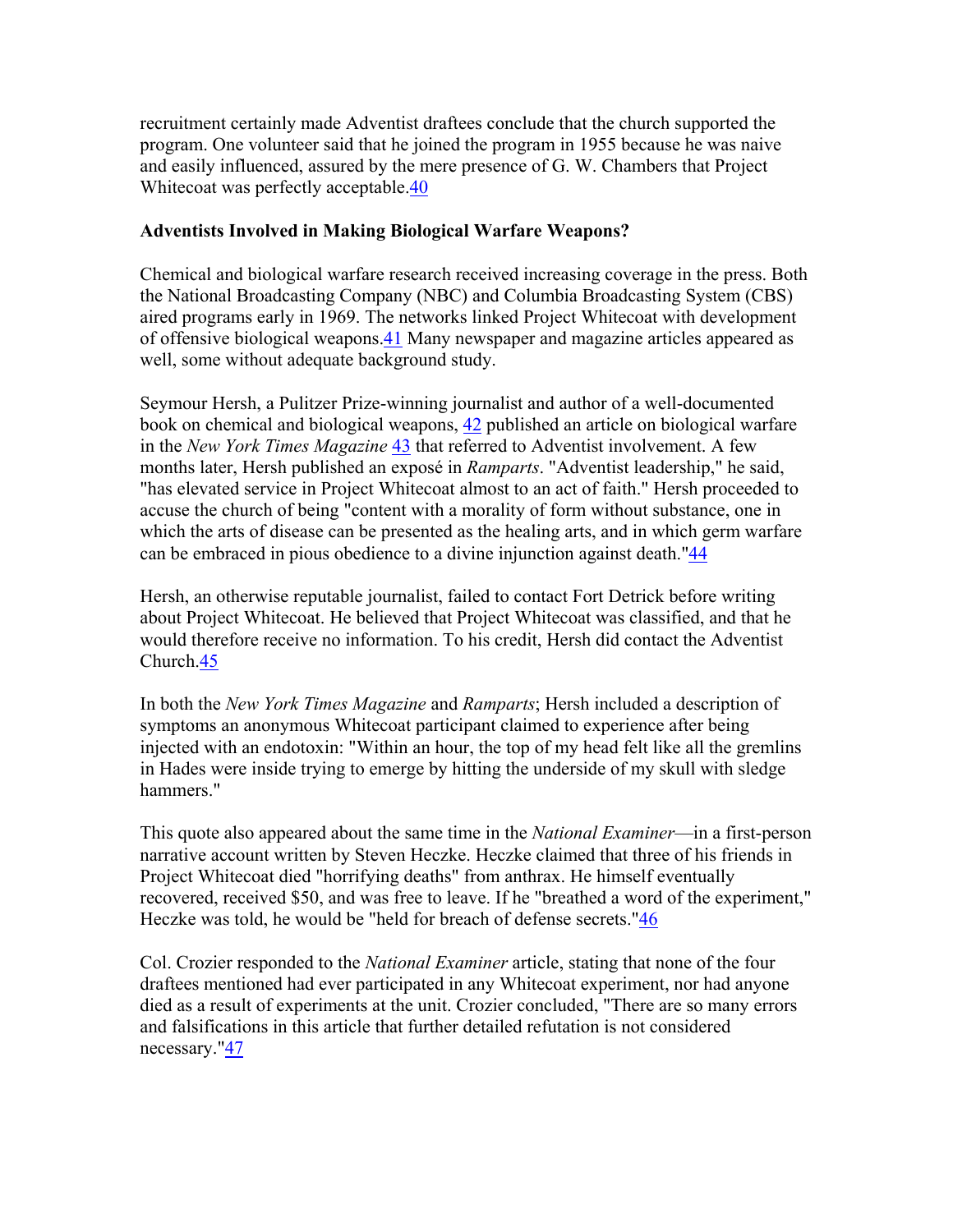Nevertheless, the amount of negative publicity that Project Whitecoat received led many Adventists to question the involvement of their church in the program. Martin Turner, a leading critic of church participation, wrote:

Even if none of the allegations by NBC, CBS, and Mr. Hersh are, in fact, true, the fact remains that the church, rightly or wrongly, has reaped a significant amount of unfavorable publicity from its involvement at Fort Detrick. This hardly seems in line with the instruction to "avoid even the appearances of evil." Even if the Whitecoats are morally just that—lily white—appearances have been such that two major networks and the author of a well-documented book have been misled. [48](http://www.spectrummagazine.org/library/archive21-25/)

Finally, in 1969, the General Conference acknowledged the need to examine the project more closely. Chair of the nine-person Whitecoat Study Committee was Neal Wilson[.49](http://www.spectrummagazine.org/library/archive21-25/) Although none of the committee members was an avowed opponent of Project Whitecoat, several did have reservations about the church's involvement. After a twohour interview with Col. Crozier, head of Fort Detrick, each member of the committee was invited to ask additional questions. The minutes report that the committee "indicated a complete satisfaction with answers given by Col. Crozier and a unanimous agreement with the program now being carried on." The committee than recommended that an article appear in the *Review and Herald,* "as clearly and completely as possible emphasizing the positive aspects of this humanitarian program["50](http://www.spectrummagazine.org/library/archive21-25/)

General Conference officials also explained Adventist participation on the basis that Whitecoats engaged in only defensive research treatment of communicable diseases. However, both the offensive and defensive branches of CBW research were located at Fort Detrick. Furthermore, funding for offensive and defensive research came from different sources, but the two facilities were kept together to enable them to share certain equipment.[51](http://www.spectrummagazine.org/library/archive21-25/) Whitecoat members did participate in some experiments in the "hot" area, however, so all were required to have a security clearance.

At the end of this fateful year, President Richard Nixon announced on November 25, 1969, that he would submit to Congress for ratification a ban of chemical and biological warfare. Nixon stated that the United States would renounce the use of chemical and biological weapons and destroy current stockpiles. However, this did not have a great effect on Fort Detrick. There was some pressure to demilitarize the institution and reassign the study of infectious diseases to the National Institutes of Health, or some other similar organization, [52](http://www.spectrummagazine.org/library/archive21-25/) but the defensive research remained unaffected by any new policies.

#### **Adventists Linked to** *Offensive* **Biological Weapons**

The announcement regarding the end of offensive chemical and biological warfare experimentation did not end the controversy over Project Whitecoat. Skeptics claimed that a mere public statement by the Army regarding a change in intent would not necessarily involve any real revisions in procedure. Congressman Richard McCarthy, a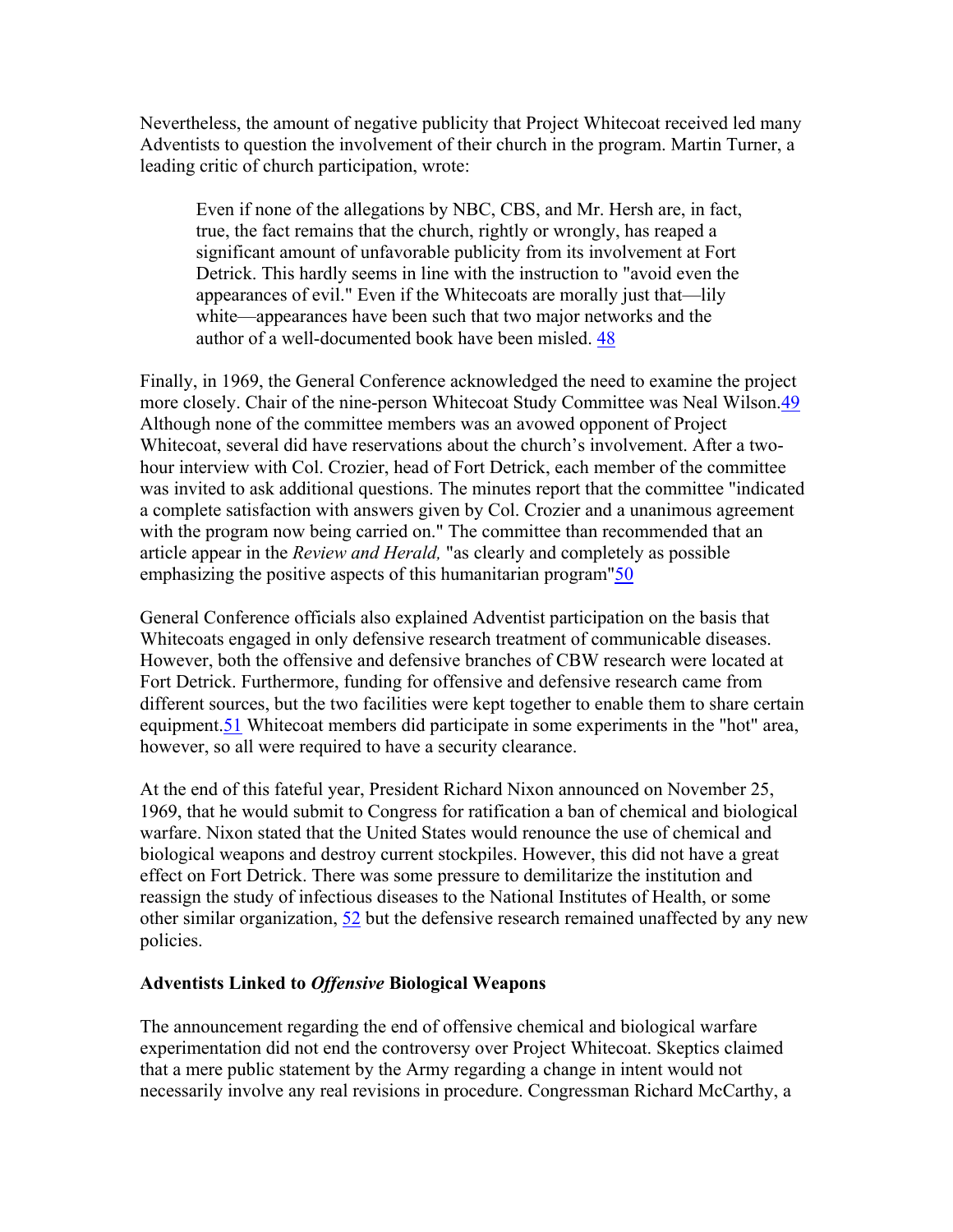New York Democrat leader in the campaign against chemical and biological warfare, studied government policies and came to the conclusion that Project Whitecoat was "offensive, not defensive, and that the Seventh-day Adventists are being duped."[53](http://www.spectrummagazine.org/library/archive21-25/) 

At first, church leaders seemed unwilling to admit that the line between offensive and defensive research is hazy. Pure research in and of itself is neither good nor bad; the results can always be used to help or harm others. Once results are published, it is difficult to prevent misuse or misapplication. And any discoveries made in defensive research laboratories will most likely be adapted for offensive purposes.

Indeed, some critics believed that Project Whitecoat experiments were primarily intended for offensive purposes. The program came under suspicion for several reasons. First, vaccines must be available for one's own troops before it is safe to use any given agent in germ warfare. The Army claimed that having a known immunization for a disease would remove that microorganism from the world's biological weapons arsenal, but as Elinor Langer expressed it,

In the context of biological warfare even life-saving techniques such as immunization take on a strange aspect: immunity among one's own population and troops is a prerequisite to the initiation of disease by our own forces, as well as a precaution against its initiation by others. Some diseases are currently excluded from active consideration as BW [biological warfare] agents chiefly because no vaccines against them have yet been developed.[54](http://www.spectrummagazine.org/library/archive21-25/)

To be a serious threat as a biological weapon, an organism must be highly infectious, producible in quantity, stable, suitable for aerosolization, and, of course, applicable to the mission. Although these criteria limit the potential chemical and biological warfare arsenal to some degree, enemy forces could still use variable strains of familiar microorganisms that would be more resistant or would produce slightly different symptoms than the target population expected[.55](http://www.spectrummagazine.org/library/archive21-25/) 

The primary use of the research done at Fort Detrick was for the military. And because the majority of the diseases researched were tropical, it seemed likely that the Army was planning for the safety of its troops overseas. The program had begun with an emphasis on developing vaccines, but by the late 1960s, Army officials had realized the impracticality of full-scale immunization (even for the military) and had shifted the focus to finding more effective means of diagnosis and treatment[.56](http://www.spectrummagazine.org/library/archive21-25/)

The research actually did benefit the public as well as the military. Col. W. D. Tigert commanding officer of Project Whitecoat before Crozier, stated in 1961 that despite the risk involved, the program would have benefits: "The results obtained will be applicable to the control of disease, whether or not use biological weapons ever becomes a reality."[57](http://www.spectrummagazine.org/library/archive21-25/) Fort Detrick published much of its work, and several of the vaccines developed controlled serious epidemics of disease. For example, 1969 outbreak of VEE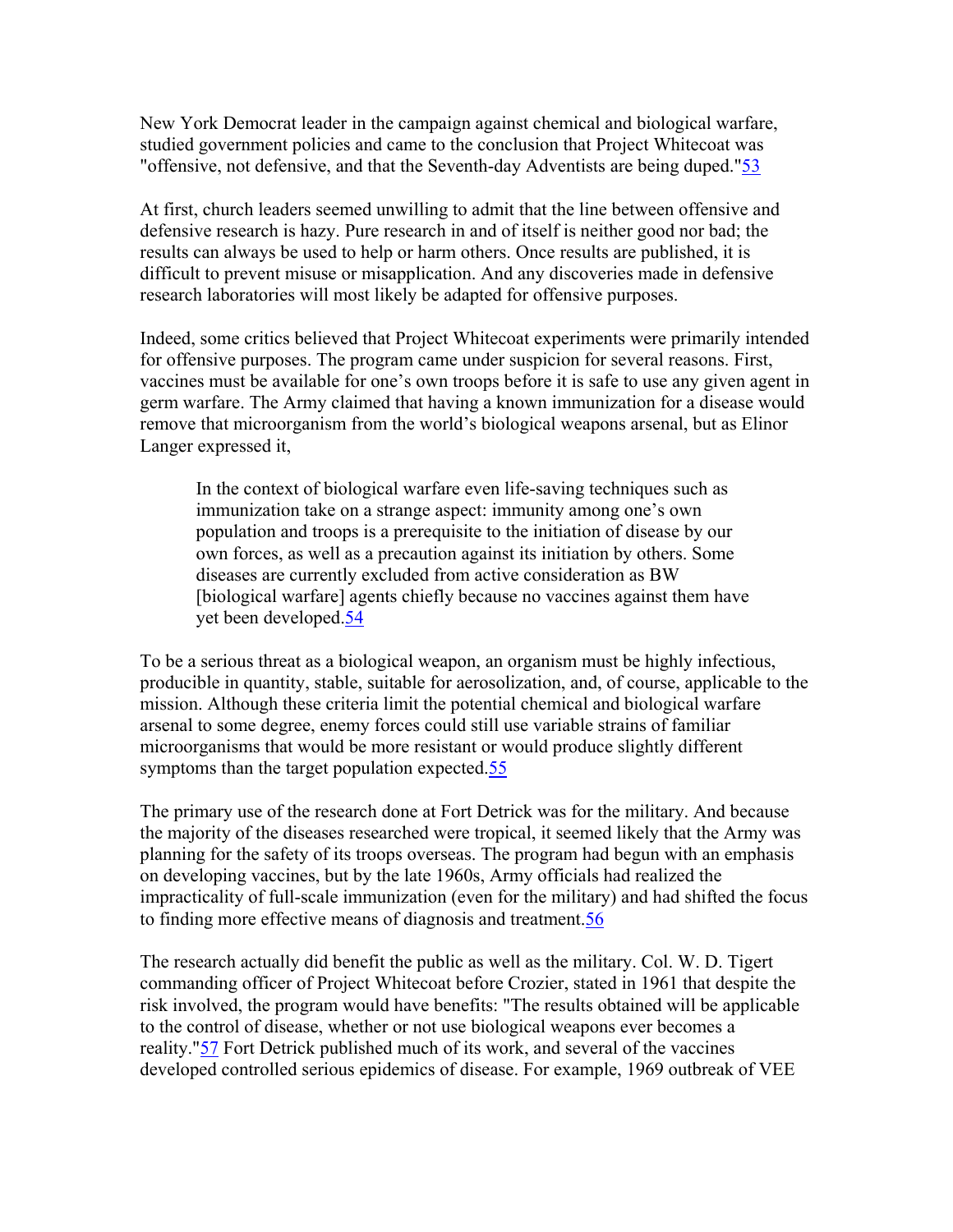in Ecuador traveled north and reached Texas by 1971. Thousands of horses were immunized, 85 to 90 percent of which would have died without the vaccine[.58](http://www.spectrummagazine.org/library/archive21-25/)

Publication of research results calmed some fears that Whitecoat members were engaging in secret offensive experiments. Others, however, felt that the Army was still capable of hiding the truth. Part of the controversy stemmed from questions about whether or not Project Whitecoat research was classified.

A 1967 article in *Science* explained part of the reason that Whitecoat research was not given more publicity:

The chemical and biological weapons program is one of the most secret of all U.S. military efforts—not because it is the most important of our military R&D activities, but because the Pentagon believes it is the most easily misunderstood and because it provokes the most emotional distress and moral turbulence[.59](http://www.spectrummagazine.org/library/archive21-25/)

This perceived secrecy contributed to the conspiracy theories in circulation.

A military fact sheet about Project Whitecoat defended the program as follows:

The entire research program of this organization is unclassified and all information accruing from these studies is reported, if appropriate, in the medical literature. Thus the results of the total effort in the Army research program in medical defenses against biological weapons is made available to the scientific world.[60](http://www.spectrummagazine.org/library/archive21-25/)

Clark Smith reported Col. Crozier as saying that only one project had been classified during the whole history of Project Whitecoat, and that this project was "strictly medicinal in nature," having "nothing to do with offensive warfare."[61](http://www.spectrummagazine.org/library/archive21-25/) Not all of the experiments resulted in published articles because many were either still incomplete or too inconclusive to be of value to others. Crozier further explained that all of the clerks in the office who kept records and typed up research reports were Adventists, so there was nothing secretive about the project; the Army was not hiding anything from the church.

However, Martin Turner and Emanuel Fenz also talked with Col. Crozier, and were told that some of the early Whitecoat research (before Crozier arrived) had indeed been classified. In addition, Crozier said that 73 volunteers had participated in another series of classified experiments in the mid-1960s. Turner and Fenz reported their findings in a letter to the editor of the *Review and Herald.*[62](http://www.spectrummagazine.org/library/archive21-25/) 

In this letter, Turner and Fenz confronted several other issues as well, including the fact that of the 160 articles and reports that had been published by USAMRIID, only 23 dealt with Project Whitecoat volunteers, and only five had been published during the first 12 years of the program. Although a number of university campuses tried to deny any connection to chemical and biological warfare, [63](http://www.spectrummagazine.org/library/archive21-25/) many of the medical research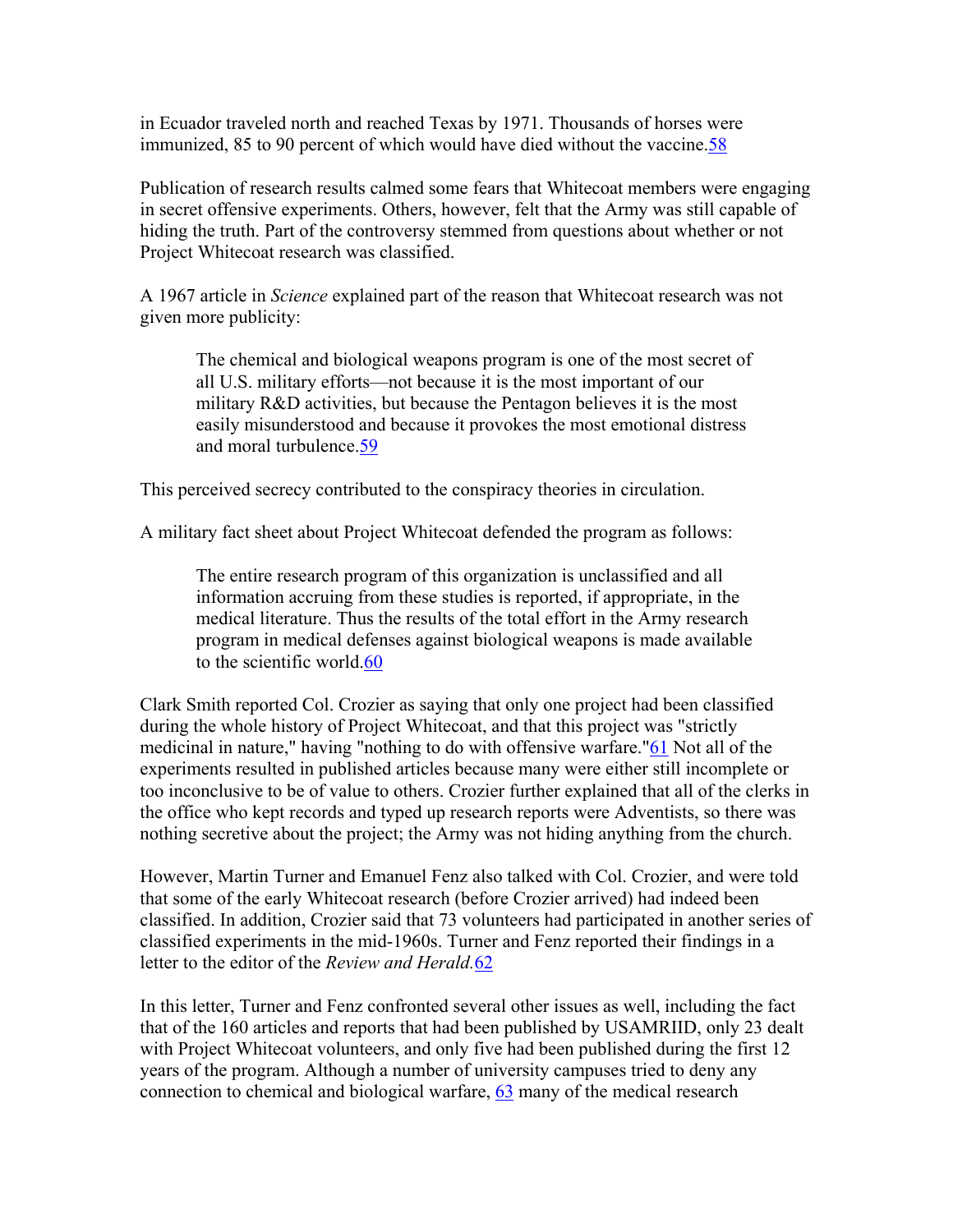institutions furnished with vaccines from USAMRIID were universities and private laboratories that held contracts to conduct biological warfare research for Fort Detrick.

One member of the General Conference study committee had stated that "none of the work of this organization [Project Whitecoat] is used directly or indirectly to improve bacteriological weapons of the United States," and that the offensive and defensive branches were "in no way related." But in reality, the separation of the offensive and defensive areas was less complete. Crozier told Turner and Fenz that some defensive projects were done in the high security area, while offensive research was also done "outside the fence." Researchers in both programs exchanged technical information and coordinated research.[65](http://www.spectrummagazine.org/library/archive21-25/) 

However, the letter from Turner and Fenz was not published in the *Review* because the editor felt that "very few, if any, *Review* readers have sufficient information to be able to discuss the question intelligently. " Turner then wrote to Theodore Carcich, vicepresident of the General Conference, expressing concern that the National Service Organization defended the church position on the basis that joining Project Whitecoat was an individual decision; in fact, Turner said, the church wouldn't allow opposing viewpoints to be heard[.66](http://www.spectrummagazine.org/library/archive21-25/) 

Even unclassified Whitecoat research was not above suspicion. Dr. Matthew Meselson, microbiologist at Harvard University and consultant to the Arms Control and Disarmament Agency in the area of chemical and biological warfare, examined the published documents and stated that about 90 percent of the articles represented research for offensive purposes[.67](http://www.spectrummagazine.org/library/archive21-25/)

Dr. Alvin Kwiram, then chemistry professor at Harvard University, also questioned the purpose of Whitecoat research. He examined several published articles, showing how the research reported could be used offensively, and how difficult it is to separate offensive from defensive studies. Kwiram concluded that, in actual practice, the best defense against germ warfare agents is a gas mask, as stated in the July 1969 United Nations report on chemical and biological warfare. Most of the diseases likely to be used would be viral, without a known cure.[68](http://www.spectrummagazine.org/library/archive21-25/) Regardless of the precautions taken, the results of chemical or biological warfare would be unpredictable. In Kwiram's words,

It could be a disaster of unparalleled proportions, which every sane person should do everything in his power to work against. Again it is particularly important that the Adventist Church as a church not be found working in close collaboration with the military[.69](http://www.spectrummagazine.org/library/archive21-25/)

Part of the problem was the question of whether or not the military could be trusted to tell the truth about its programs. In March 1968, for example, 6,400 sheep in Skull Valley, Utah, died when a cloud of nerve gas drifted 45 miles from the Army's Dugway Proving Grounds. The Army initially denied responsibility.[70](http://www.spectrummagazine.org/library/archive21-25/)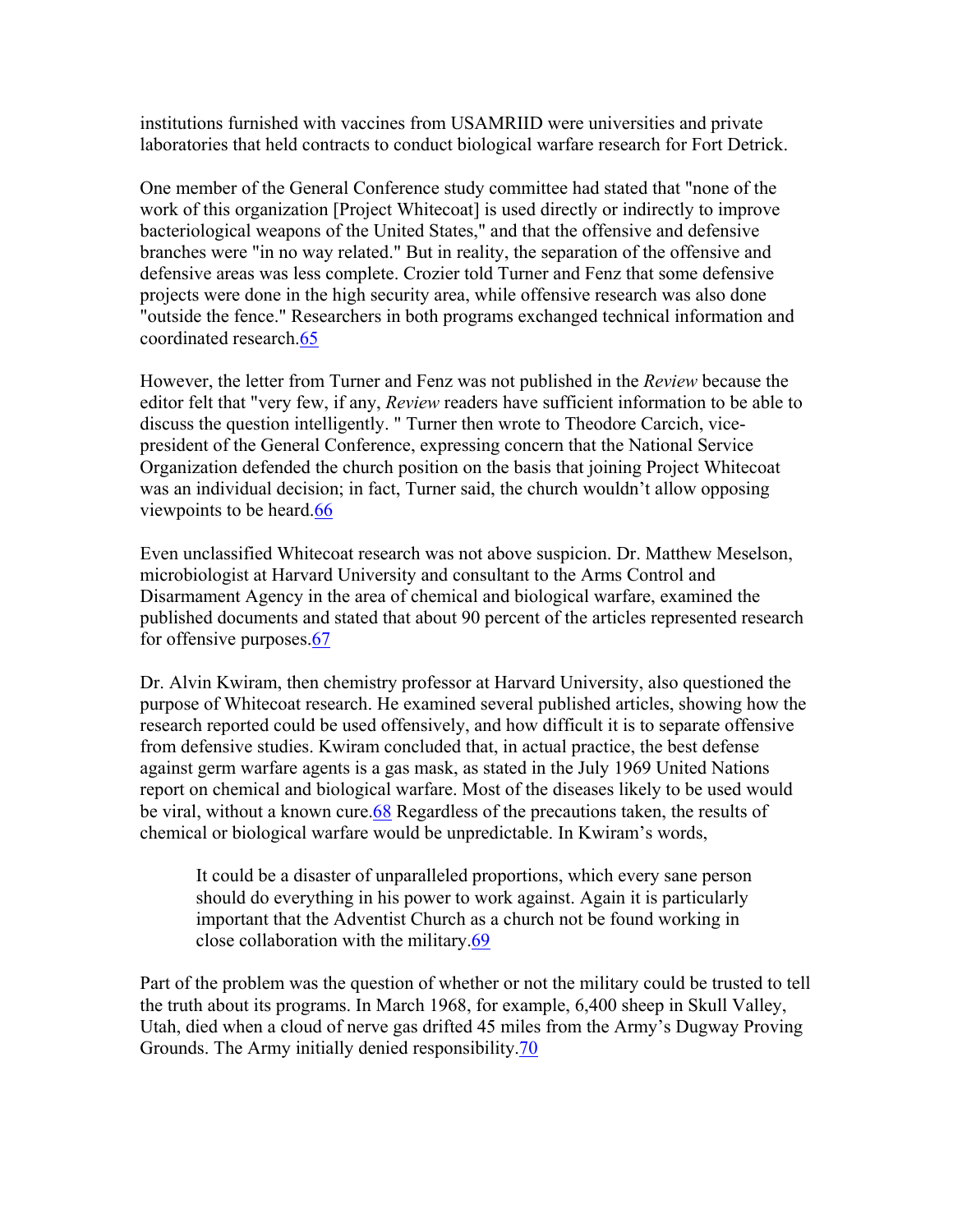In other cases, the Army conducted secret germ-warfare tests over populated areas, assuming the simulants used were totally safe. Between 1949 and 1969, various types of bacteria were released over 239 populated areas. No monitoring of public health took place during or after the experiments, and Army officials denied that increased heal problems in the areas had anything to do with government tests[.71](http://www.spectrummagazine.org/library/archive21-25/)

The Army's questionable record of honesty also brought up the issue of the health risks involved in Project Whitecoat. Some participants felt that the Army gave the misleading impression that the risk was minimal or nor existent[.72](http://www.spectrummagazine.org/library/archive21-25/) Others said that although the recruiters were straightforward, officers intimidated the newly enlisted men, preventing them from asking many questions about the program.[73](http://www.spectrummagazine.org/library/archive21-25/) 

Some Adventists believed that it was noble to risk one's life for the sake of medical science but others felt that one's body should be treated as the temple of God, and that knowingly taking in disease-producing agents was no only dangerous but wrong. As one concerned Adventist wrote to the General Conference president, "We believe that by maintaining good health we are helping to maintain dear channels of communion with God, and yet these boys are being encouraged to join Operation Whitecoat which demands that one expose himself to man-made diseases."[74](http://www.spectrummagazine.org/library/archive21-25/) 

Clark Smith acknowledged the risks:

Though no human subject is ever knowingly exposed to an infectious disease-producing agent unless it is known that the vaccine, drug, or method of treatment under study is adequate to effect a cure or that the disease is self-limiting, nevertheless it requires courage of a high type to accept willingly such disease-producing agents into one's body.[75](http://www.spectrummagazine.org/library/archive21-25/)

Col. Crozier, who took almost all of the vaccines himself before allowing them to be tested on his men, said, "Our boys are soldiers and they're darn good soldiers. They know that the only promise I make is if they come here, they'll get sick.["76](http://www.spectrummagazine.org/library/archive21-25/) On recruiting trips, Crozier met with prospective volunteers to answer questions, and one of the most frequent concerns was whether or not there would be any aftereffects. "Of course, we can't give them a definite answer on that question," he said, "because if we knew the results of what we are doing, we wouldn't need them as volunteers.["77](http://www.spectrummagazine.org/library/archive21-25/)

Ultimately, any vaccine or treatment developed must be tested on humans. The Fort Detrick protocol, if followed, provided reasonable safety precautions. Even so, it would be unusual if none of the 2,200 Adventist participants had any long-term problems.

One early Whitecoat member said that although he had had some health problems after participating in Q-fever experiments, nothing could be directly linked to his time at Fort Detrick. He was unable to receive Veterans Administration benefits because his records had been sealed[.78](http://www.spectrummagazine.org/library/archive21-25/) Another volunteer, who was exposed to Q-fever and observed for several weeks before being treated, experienced severe pain and stated that he would not have subjected himself to the organisms if he had known how severe the symptoms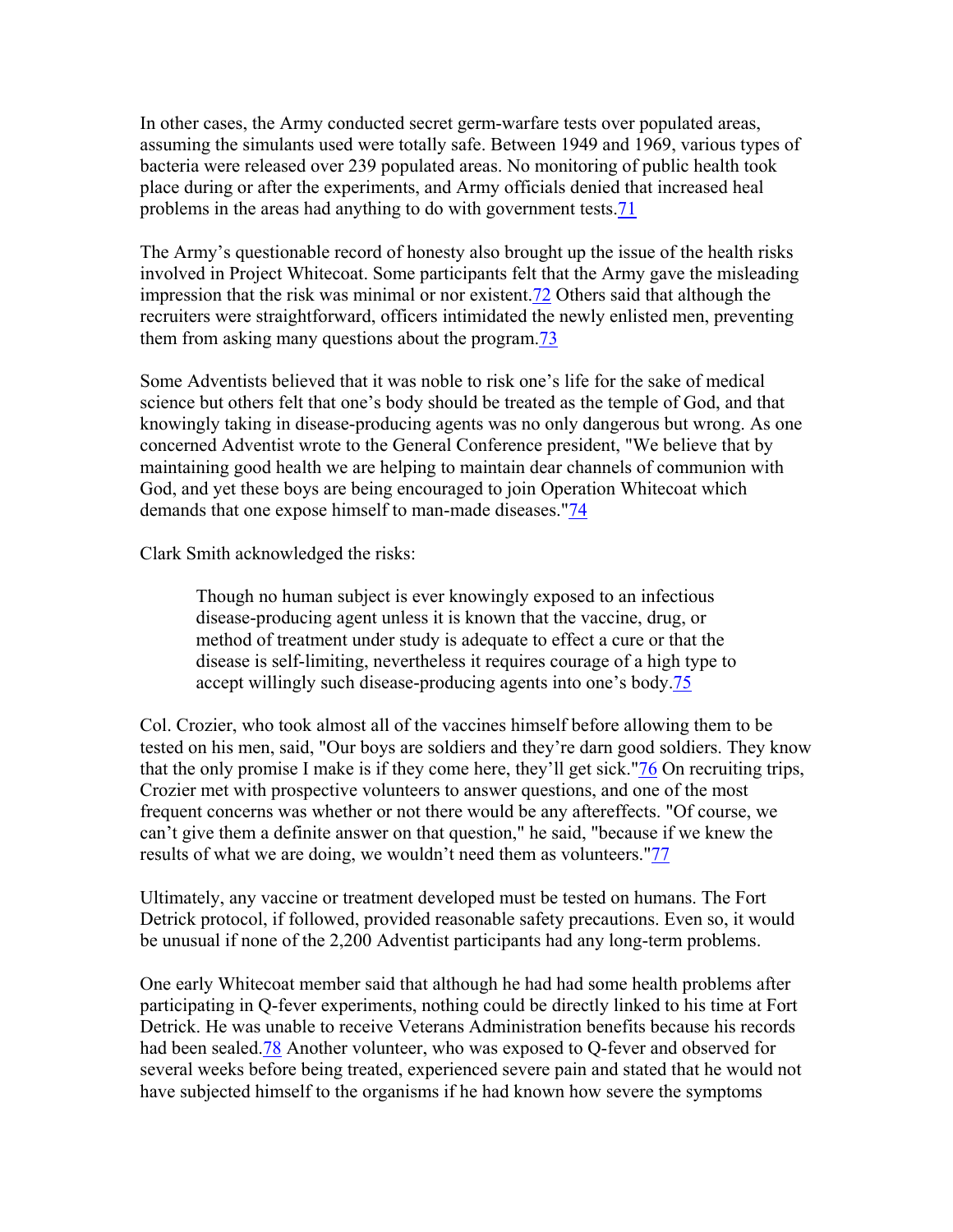would be. The experience was frightening because he had no way of knowing at the time If the effects would be permanent.[79](http://www.spectrummagazine.org/library/archive21-25/) 

A later participant said that there could be more health problems than were reported, because Project Whitecoat volunteers had to sign a release form before leaving the service, stating that they would not hold the Army responsible for any medical complications that might arise later[.80](http://www.spectrummagazine.org/library/archive21-25/) He explained that the risk involved was not only from diseases given intentionally, but from accidents in the lab. Those volunteers dealing with animal research, for example, had more opportunity for contact with dangerous microorganisms. Sometimes, patients would arrive on Ward 200 from behind the "hot" offensive area, and no one knew what they had been exposed to—often a virus or chemical without a known antidote.[81](http://www.spectrummagazine.org/library/archive21-25/) Both intentional and accidental infections resulted in unexpected medical problems that were never reported.

In 1966, Fort Detrick's Public Information Office reported that since 1950 there had been 292 accidental infections which resulted in illness, and three deaths. A 1965 study by Fort Detrick's safety office, however, recorded 3,330 laboratory accidents between 1954 and 1962, one-sixth of which resulted in infections serious enough to make employees too ill to work. The study reported 9.06 laboratory infections per million man-hours of labor during those years, considerably higher than the National Institutes of Health, which ranked second with 3.41. New laboratories and improved equipment lowered accidental infection rates substantially, from 11.31 accidents per million man-hours in 1959 to 3.16 in 1962[.82](http://www.spectrummagazine.org/library/archive21-25/)

Public Health Service officials agreed, on the basis of obligations to national security, not to announce infection cases unless an "epidemic hazard" existed. Doctors did not report some diseases, such as pneumonic plague, because the Army did not want to alarm anyone.[83](http://www.spectrummagazine.org/library/archive21-25/) 

Military officials believed that Fort Detrick's excellent hospital facilities and first-rate physicians were qualified to handle any medical emergencies that might arise. And this may have been true. If the Army followed all of its published safety regulations, the risk involved in Project Whitecoat research was probably reasonably low—at least when compared to the dangers of service in Vietnam. Also, the experiments may not have been as sinister as Project Whitecoat's detractors made them out to be.

# **Lessons to Be Learned**

**I**n light of Seventh-day Adventist views on the separation of church and state, perhaps church officials should have been more cautious in their patriotism, The project seemed to present the denomination as an "American" church, willing to cooperate with anything unless the commandments were directly broken. This position failed to take into account the potential results of individual actions. Emphasizing the value of individual thinking would have discouraged the blind acceptance of church positions on both Project Whitecoat and the draft status. Such an attitude on the part of the General Conference officials would have led to a more objective presentation of Project Whitecoat, and an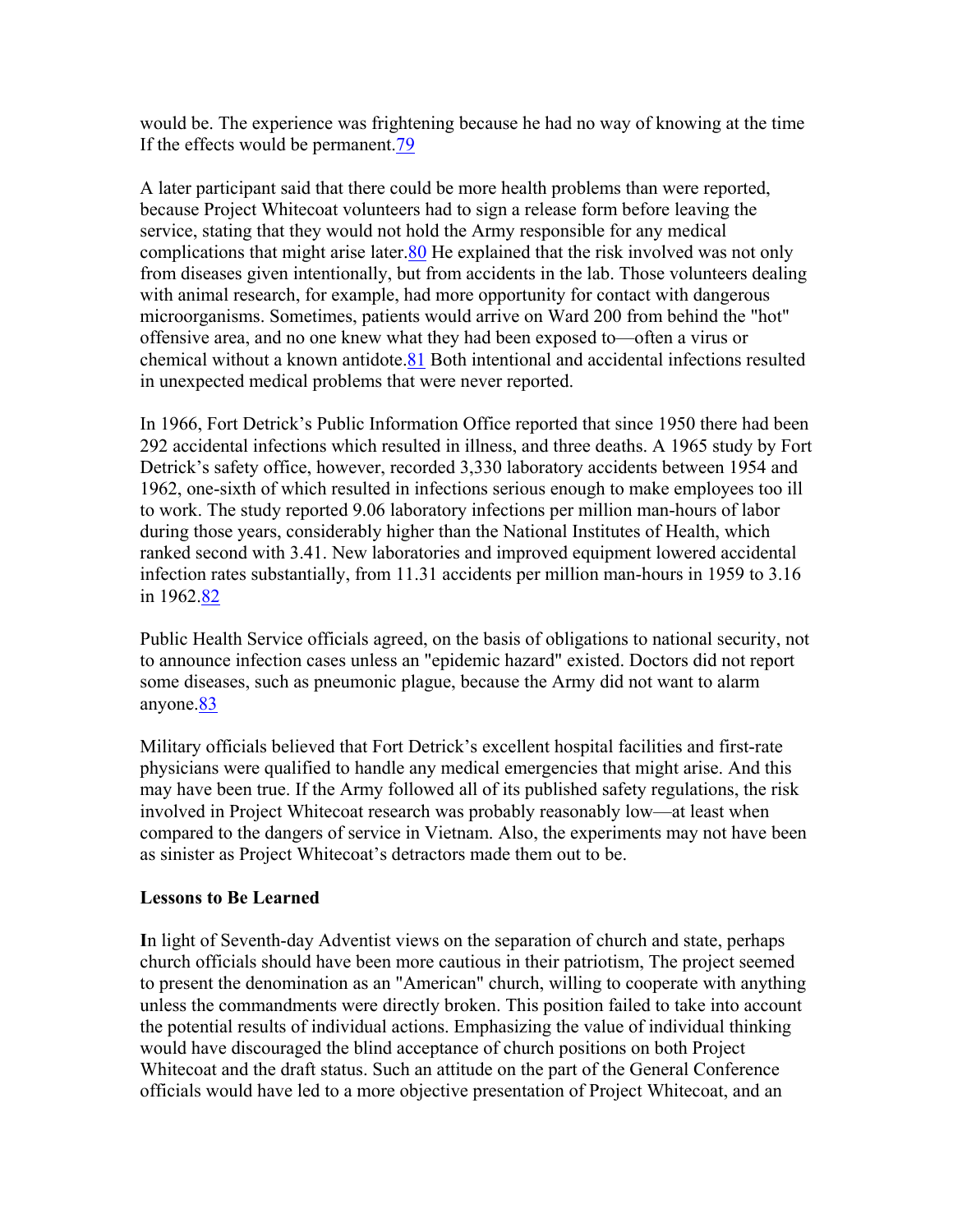earlier change in the church position on the draft status—allowing for full support of any decision based on honest conviction.

Although both the church and the Army may have been completely honest and sincere throughout the relationship, the General Conference praise of Project Whitecoat was probably a bit excessive. Denominational leaders should have been more willing to acknowledge the possibility of error: either that church officials in the 1950s may have been too hasty in their initial approval of the project, or that the nature of this important military program might have changed after it began.

Denominational leaders can be praised for trying to find Adventist draftees an acceptable means of avoiding both combat duty and Sabbath conflicts. However, if church officials had investigated the project more thoroughly in the beginning, they would have admitted that there were moral and philosophical gray areas involved—such as the health risks and possible offensive uses of research results. These ethical issues could then have been discussed publicly. The Seventh-day Adventist Church could have kept its reputation clear by allowing all prospective Whitecoat volunteers to hear both sides of the argument and by supporting those volunteers neither more nor less than those who served as medics or went into regular combat duty.

# **Notes and References**

1. United States Army, USAMRIID, "Project Whitecoat: A History," February 14, 1974, p. 5.

2. Ibid., pp. 3, 4.

3. Whitecoat Survey, conducted by Dr. Robert Mole, chaplain, Jerry L. Pettis Memorial Veterans Hospital, Loma Linda, California, 1990.

4. General Conference of Seventh-day Adventists, National Service Organization, Clark Smith, "Project Whitecoat: A Statement by the Director of the National Service Organization of the General Conference of Seventh-day Adventists to Be Given to Those who Are Being Considered for Project Whitecoat," n.d., p. 1, Whitecoat File, General Conference Archives (hereafter abbreviated as GCA).

5. Don A. Roth, "Operation Whitecoat," *The Youth's Instructor* (October 15, 1963), p. 16.

6. Robert Mole to the author, January 10, 1991.

7. Roth, p. 16. For a history of the Adventist Church and its relation to the military, see Robert Mole, *He Called Some to Be Chaplains* (Washington, D.C.: General Conference of Seventh-day Adventists, 1982), Vol. 1, Part 1.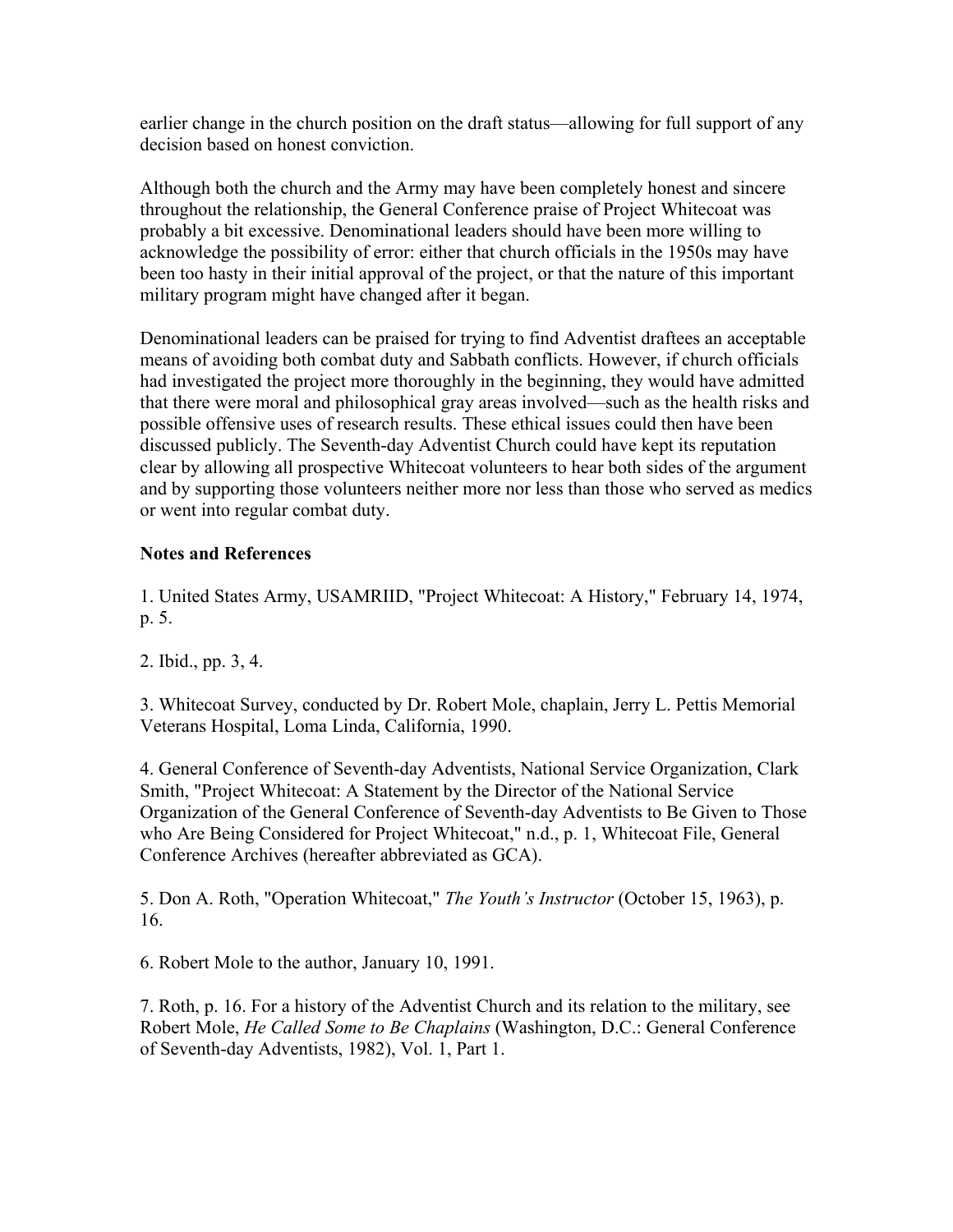8. Booton Herndon, *The Unlikeliest Hero* (Mountain View, Calif.: Pacific Press Publ. Assn., 1967), p. 194.

9. Theodore R. Flaiz to George E. Armstrong, October 19, 1954, Whitecoat File, GCA.

10. Clark Smith to Kenji Soneda, May 21, 1971, Whitecoat File, GCA.

11. Henning Guldhammer, interview by the author, February 19,1991. Guldhammer was a Project Whitecoat volunteer from 1967 to 1968.

12. V. B., "Operation Whitecoat," September 14, 1969. This poem was most likely written by Vinson Bushnell.

13. Clark Smith to Vinson Bushnell, November 6, 1969, Whitecoat File, GCA.

14. Charles Morrison, interview with the author, March 14, 1991. Morrison was a Project Whitecoat volunteer from 1969 to 1970.

15. General Conference of Seventh-day Adventists, National Service Organization, C. D. Martin, associate director, "Autumn Council Action Concerning Military Service," May 6,1970.

16. Terrell Gottschall, interview by the author, May 22, 1991.

17. They also had to be assigned to the U.S. Army Medical Training Center and have no future assignments already in progress [Smith, NSO, p.1]. Potential Whitecoat volunteers were not to receive immunizations for typhus, yellow fever, cholera, or plague prior to arrival at Fort Sam Houston [United States Army, Staff Communications Division, DA Message 767602 from HQ OPO WASH DC to CGUSCONARC, June 7, 1966]. Because these vaccines could be related to some of the bacteria, viruses, and rickettsiae that Whitecoat participants would be exposed to, Army researchers wished to prevent any immunological bias that might invalidate the experiments.

18. USAMRlID, "Project Whitecoat: A History," Appendix 26, "Fact Sheet: Project Whitecoat," (November 28,1969), p. 2.

19. United States Army, USAMRIID, "Consent Statement: For Use at Fort Sam Houston, Texas," n.d., Whitecoat File, GCA.

20. Mole, Whitecoat Survey.

21. James Cornelison, interview by the author, April 23,1991. Cornelison was a Whitecoat Project volunteer from 1969 to 1970.

22. William Hoffer, "I Was a Guinea Pig for the Medical Corps," *The Washington Post* (November 2, 1969), p. 28.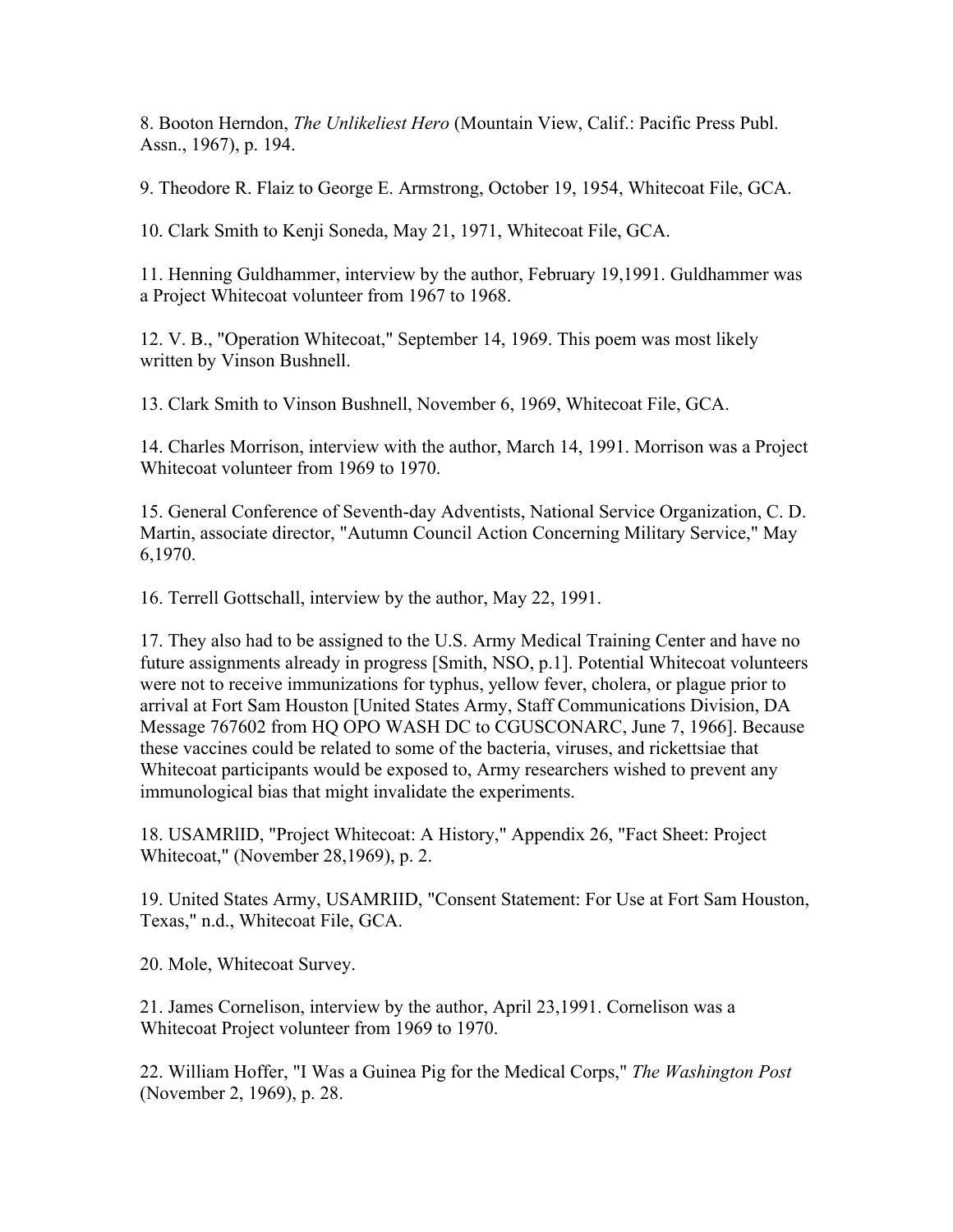23. YalGene Devitt to the author, May 3, 1991. Devitt was a Project Whitecoat volunteer from 1962 to 1964.

24. United States Army, USAMRIID, "Volunteer Participation in Research Programs 1957-Sep 1969," Whitecoat File, GCA.

25. W. D. Tigertt, "Memo for Record," May 7, 1957.

26. Matthew Meselson, "Hearing Before the Commit tee on Foreign Relations," United States Senate, Ninety-First Congress, First Session, April 30, 1969, pp. 8, 9.

27 Mike Wallace, Transcript of "60 Minutes Highlights I," CBS, Broadcast July 8,1969, p. 9.

28. General Conference of Seventh-day Adventists, W. R. Beach, Secretary, "Statement of Attitude Regarding Volunteering for Medical Research" (1955), Whitecoat File, GCA.

29. General Conference of Seventh-day Adventists, "Notes for a Speech at Whitecoat Selection," October 5, 1966, Whitecoat File, GCA.

30. S. B. Hays to A. V. Olson, September 14,1955, Whitecoat File, GCA.

31. Dan Crozier, Address to SDA Youth Congress, April 21-24, 1966, Recorded April 14, 1965, Whitecoat File, GCA.

32. United States Army, Office of the Surgeon General, "Travel Voucher," Clark Smith, May 13, 1966, Whitecoat File, GCA.

33. "Director Receives Rare Civilian Award," *For God and Country* 24 (First Quarter 1973), p. 1.

34. Charles Morrison, interview by the author, March 14,1991.

35. Les Brown, interview by the author, May 9, 1991. Brown was a Project Whitecoat volunteer from 1967 to 1969.

36. A. V. Olson, "Beyond the Call of Duty!" *Review and Herald* (November 3, 1955), p. 20.

37. Clark Smith, "Adventist Medics in America Volunteer to Serve Humanity by Assisting in Disease Research in Project Whitecoat," *Review and Herald* (March 20, 1969), p. 20.

38. Thomas Green, *Project Whitecoat* (Washington, D.C.: General Conference of Seventh-day Adventists, National Service Organization, n.d.).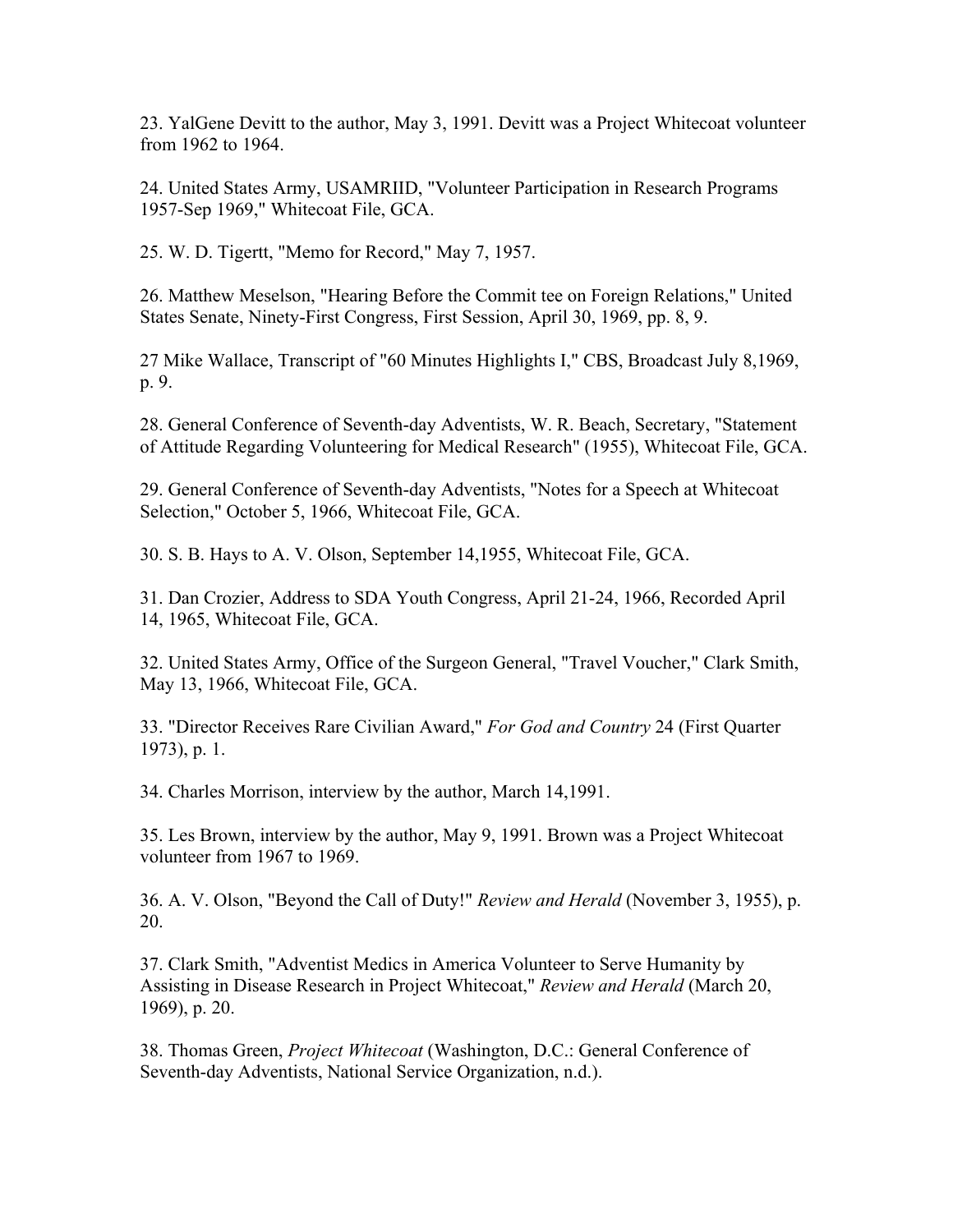39. Clark Smith to R. Bullas, July 13, 1970, Whitecoat File, GCA.

40. Richard Miller, interview with the author, May21, 1991. Miller was a Project Whitecoat volunteer from 1955 to 1956.

41. The NBC broadcast was "First Tuesday," on February 4, 1969; the CBS program was part of "60 Minutes," on July 8, 1969.

42. Seymour Hersh, *Chemical and Biological Warfare: America's Hidden Arsenal* (Garden City, N.Y.: Anchor Books, 1969).

43. Seymour Hersh, "Dare We Develop Biological Weapons?" *New York Times Magazine* (September 28, 1969).

44. Seymour Hersh, "Germ Warfare: for Alma Mater, God, and Country," *Ramparts* 8 (December 1969), pp. 22, 24.

45. Clark Smith to Vinson Bushnell, October 24, 1969, Whitecoat File, GCA.

46. Steven Heczke, "I Was a Guinea Pig for Army Germ Test," *National Examiner* (December 1, 1969), p. 4.

47. Dan Crozier to Commanding Officer, U.S. Army Research and Development Command, November 26, 1969, Whitecoat File, GCA.

48. Martin Turner to Clark Smith, September 10, 1969, Whitecoat File, GCA.

49. The group consisted of W. H. Beaven, president of Columbia Union College; Stuart Nelson, M.D., a Takoma Park physician; and several General Conference personnel: T. S. Geraty; D. W. Hunter; L. C. Kozel; C. D. Martin; Philip S. Nelson, M.D.; and Clark Smith.

50. General Conference of Seventh-day Adventists, Project Whitecoat Study Committee Minutes, October 2, 1969, Whitecoat File, GCA. The article that resulted was an interview with Clark Smith, published in the November 27, 1969, *Review and Herald.*

51. Clark Smith to Vinson Bushnell, October 24, 1969, Whitecoat File, GCA.

52. Malcolm Russell, "Civil Control May Supply the Answer," *Sligonian* (January 29, 1970), p. 1.

53. Richard McCarthy, "Response of Congressman Richard McCarthy to a Question About Project Whitecoat," Typescript, December 13, 1969.

54. Elinor Langer, "Chemical and Biological Warfare (I): The Research Program," *Science* 155 (January 13, 1967), p. 175.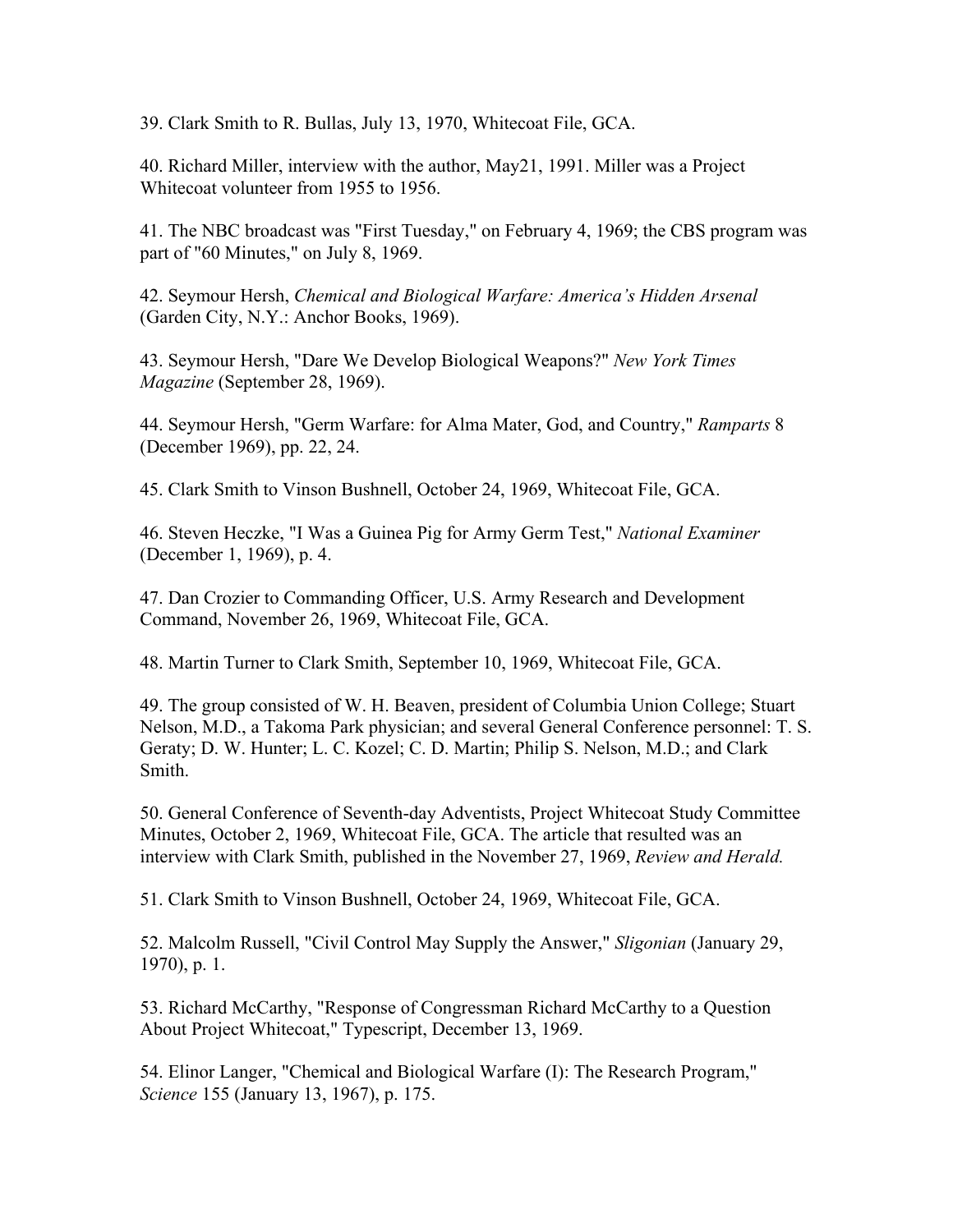55. Dan Crozier, "The Threat of Biological Weapons Attack," *Military Medicine* (February 1963), pp. 82, 83.

56. Dan Crozier, Transcript of interview by Emanuel Fena and Martin Turner, November 17, 1969.

57. W. D. Tigertt, "Defensive Aspects of Biological Weapons Use," *Military Medicine* 126 (1961), p. 508.

58. Jane Allen, "Army Vaccine Helps Fight Sleeping Sickness," Bureau of Public Relations, General Conference of Seventh-day Adventists, n.d., unpublished as of November 30, 1971, Whitecoat File, GGA.

59. Elinor Langer, "Chemical and Biological Warfare (I): The Research Program,"*Science* 155 January 13, 1967), p. 174.

60. United States Army, USAMRIID, "Fact Sheet," n.d.

61. Clark Smith to Martin Turner, May 14, 1969, Whitecoat File, GCA.

62. Martin Turner and Emanuel Fenz to Editor, *Review and Herald* (December 16, 1969), Whitecoat File, GCA.

64. Winton Beaven to Editors, SDA College Newspapers, October 13, 1969, Whitecoat File, GGA.

65. Martin Turner and Emanuel Fenz to Editor, *Review and Herald* (December 16,1969), Whitecoat File, GCA.

66. In his letter, Turner wrote, "But this is precisely where the problem lies because the Church openly and actively supports recruitment for the project, and does not allow conflicting evidence to he heard, thus denying the individual access to the information which he must have as a basis for his decision. . . . The facts will be known, whether through official channels or not. But if unofficial means must be used, the process will take longer and many men will continue to lack the information they need when the time comes for them to make a decision. But perhaps even more important than that, if the youth of this church come to feel that their leaders do not give them straight information, the results will he much more far-reaching than Project Whitecoat" (Martin Turner to Theodore Carcich, January 29, 1970, Whitecoat File, GCA).

67. Adventist Laymen Concerned About Project Whitecoat, "Facts About Project Whitecoat," from Emanuel G. Fenz, Martin Turner, and John Matthews to the delegates to the June 1970 meeting of the General Conference of Seventh-day Adventists (May 1970), Whitecoat File, GCA.